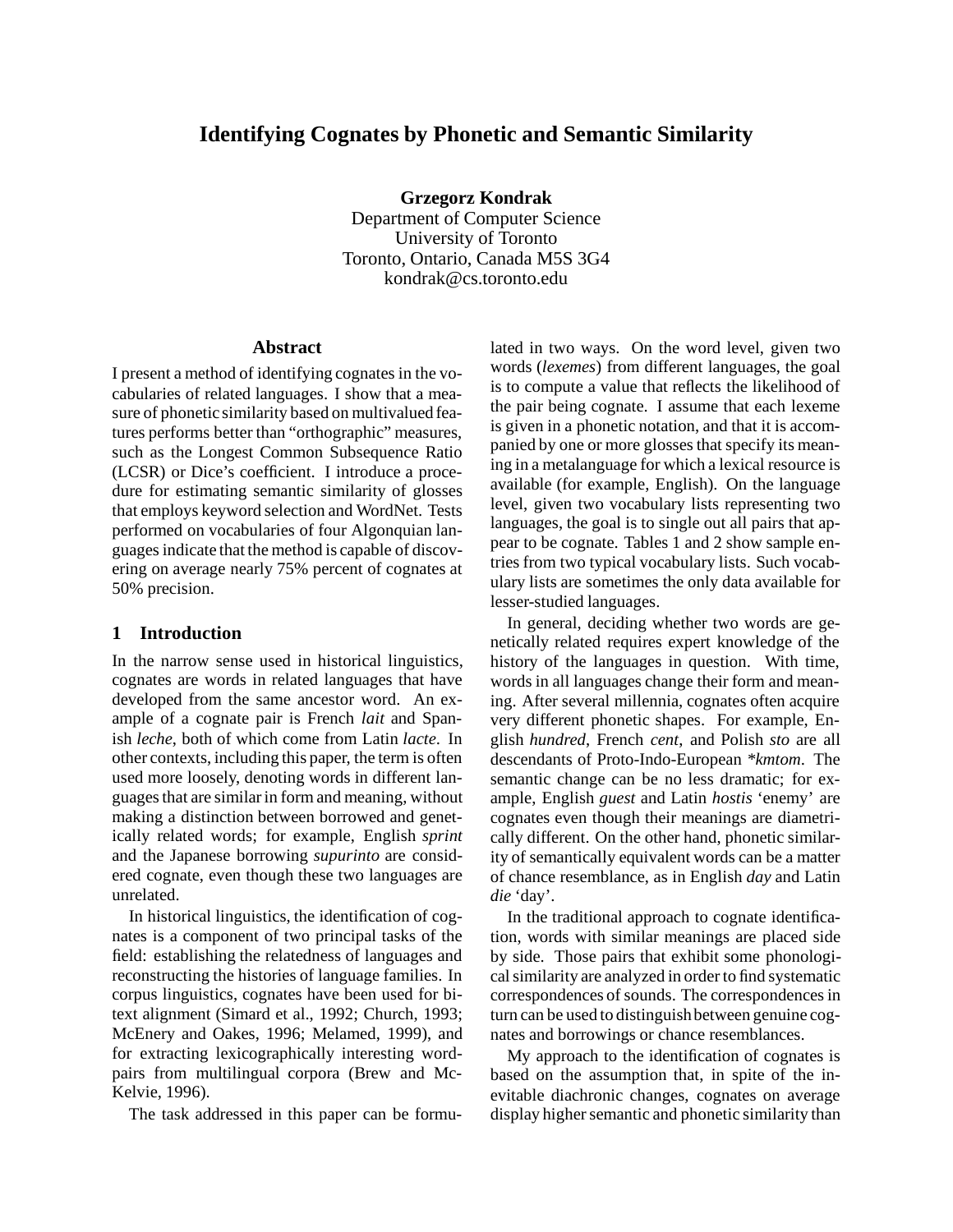| āniskōhōčikan   | string of beads tied end to end |
|-----------------|---------------------------------|
| asikan          | sock, stocking                  |
| kamāmakos       | butterfly                       |
| kostāčīwin      | terror, fear                    |
| $misiy\bar{e}w$ | large partridge, hen, fowl      |
| namēhpin        | wild ginger                     |
| napakihtak      | board                           |
| tēhtēw          | green toad                      |
| wayakēskw       | hark                            |

Table 1: An excerpt from a Cree vocabulary list (Hewson, 1999).

words that are unrelated.<sup>1</sup> In this paper, I present COGIT, a cognate-identification system that combines ALINE (Kondrak, 2000), a feature-based algorithm for measuring phonetic similarity, with a novel procedure for estimating semantic similarity that employs keyword selection and WordNet. When tested on data from four native American languages, COGIT was able to discover, on average, nearly 75% percent of cognates at 50% precision, without resorting to a table of systematic sound correspondences. The results show that a large percentage of cognates can be detected automatically.

# **2 Related work**

To my knowledge, no previously proposed algorithmic method is able to identify cognates directly in vocabulary lists. Guy's (1994) program COG-NATE identifies probable letter correspondences between words and estimates how likely it is that the words are related. The algorithm has no semantic component, as the words are assumed to have already been matched by their meanings. Such an approach by definition cannot detect cognates that have undergone a semantic shift. Hewson (1974; 1993) employed a simple strategy of generating proto-projections to produce a dictionary of over 4000 Proto-Algonquian etyma from vocabularies of several contemporary Algonquian languages. The proto-projections, generated using long-established systematic sound correspondences, were then examined individually in order to select true cognates. The "Reconstruction Engine" of Lowe and Mazaudon (1994) uses a similar strategy of generating proto-projections to establish cognate sets. Both

| āšikan         | dock, bridge                |
|----------------|-----------------------------|
| anaka'ēkkw     | bark                        |
| kipaskosikan   | medicine to induce clotting |
| kottāčīwin     | fear, alarm                 |
| mēmīkwan'      | butterfly                   |
| $misis\bar{e}$ | turkey                      |
| namēpin        | sucker                      |
| napakissakw    | plank                       |
| tēntē          | very big toad               |
|                |                             |

Table 2: An excerpt from an Ojibwa vocabulary list (Hewson, 1999).

Hewson'sand Lowe and Mazaudon's approaches require a complete table of systematic sound correspondences to be provided beforehand. Such tables can be constructed for well-studied language families on the basis of previously identified cognate sets, but are not available for many African and native American languages, especially in the cases where the relationship between languages has not been adequately proven. In contrast, the method presented in this paper operates directly on the vocabulary lists.

# **3 Phonetic similarity**

The approaches to measuring word similarity can be divided into two groups. The "orthographic" approaches disregard the fact that alphabetic symbols express actual sounds, employing a binary identity function on the level of character comparison. A one-to-one encoding of symbols has no effect on the results. The "phonetic" approaches, on the other hand, attempt to take advantage of the phonetic characteristics of individual sounds in order to estimate their similarity. This presupposes a transcription of the words into a phonetic or phonemic representation.

The "orthographic" approaches are commonly used in corpus linguistics. Simard et al. (1992) consider two words to be cognates if their first four characters are identical (the "truncation" method). Brew and McKelvie (1996) use a number of methods based on calculating the number of shared character bigrams. For example, Dice's coefficient is defined as

$$
DICE(x, y) = \frac{2|bigrams(x) \cap bigrams(y)|}{|bigrams(x)| + |bigrams(y)|}
$$

where  $bigrams(x)$  is a multi-set of character bigrams in *x*. Church (1993) uses 4-grams at the level

<sup>&</sup>lt;sup>1</sup>The assumption was verified during the evaluation of my system (Section 6). However, in the case of very remotely related languages, the difference may no longer be statistically significant (Ringe, 1998).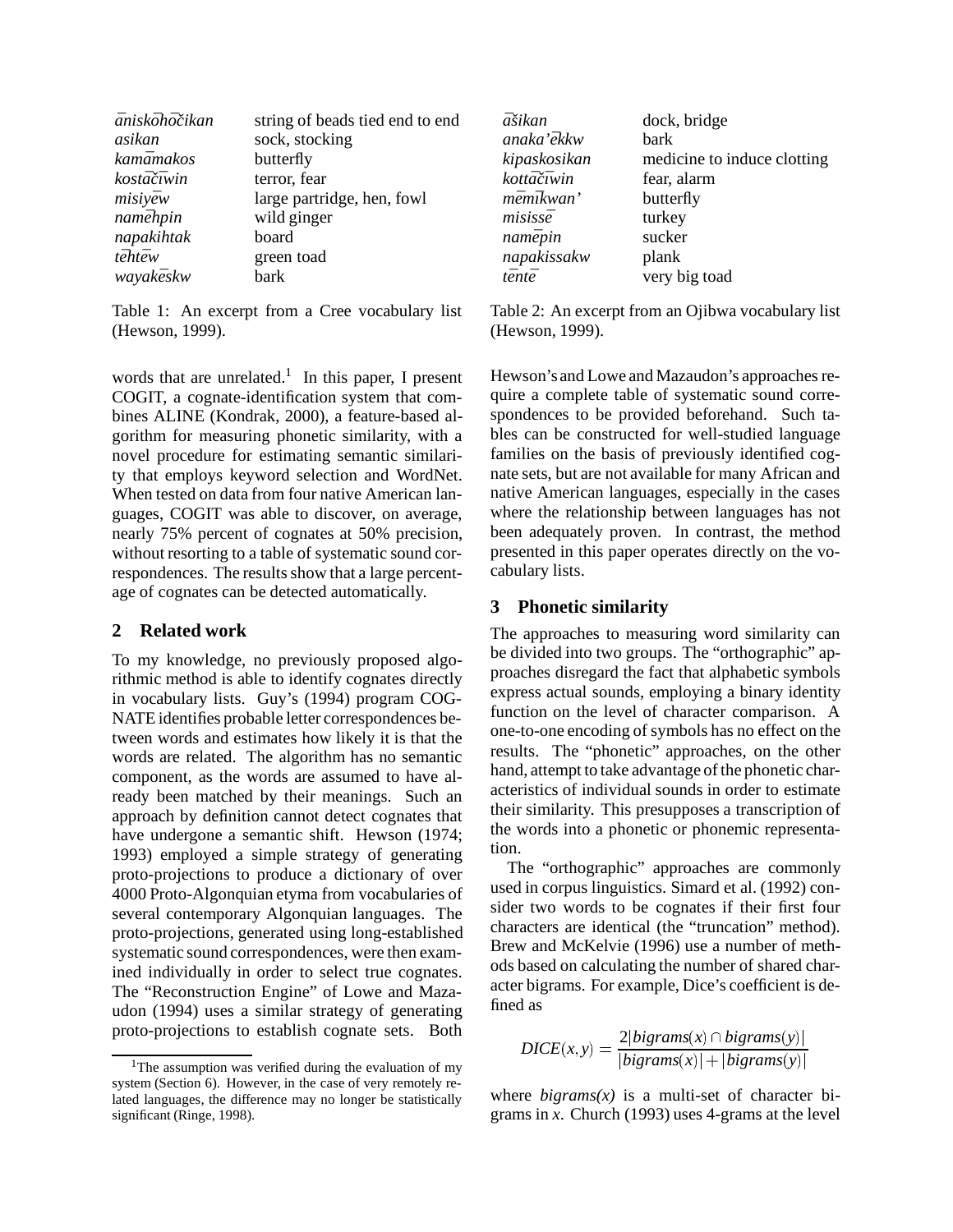of character sequences. Melamed (1999) uses the Longest Common Subsequence Ratio (LCSR) defined as

$$
LCSR(x,y)=\frac{|LCS(x,y)|}{max(|x|,|y|)}
$$

where  $LCS(x, y)$  is the longest common subsequence of *x* and *y*.

ALINE (Kondrak, 2000), is an example of the "phonetic" approach. ALINE was originally developed for aligning phonetic sequences, but since it chooses the optimal alignment on the basis of a similarity score, it can also be used for computing similarity. Each phoneme is represented as a vector of phonetically-based feature values. The number of distinct values for each feature is not constrained.<sup>2</sup> The features have salience coefficients that express their relative importance. ALINE uses dynamic programming to compute similarity scores. Because it uses similarity rather than distance, the score assigned to two identical words is not a constant, but depends on the length and content of the words.

Intuitively, a complex algorithm such as ALINE should be more accurate than simple, "orthographic" coefficients. By applying various methods to a specific task, such as cognate identification, their relative performance can be objectively evaluated.

## **4 Semantic similarity**

The meanings of the lexemes are represented by their glosses. Therefore, the simplest method to detect semantic similarity is to check if the lexemes have at least one gloss in common. For example, the cognates *kottāčīwin* 'terror, fear' and *kostāčīwin* 'fear, alarm' in Tables 1 and 2 are correctly associated by this method. However, in many cases, the similarity of semantically related glosses is not recognized. The most common reasons are listed below.

- 1. Spelling errors or variants: 'vermilion' and 'vermillion', 'sweet grass' and 'sweetgrass', 'plow' and 'plough';
- 2. Morphological differences: 'ash' and 'ashes';
- 3. Determiners: 'a mark' and 'mark', 'my finger' and 'finger', 'fish' and 'kind of fish';
- 4. Adjectival modifiers: 'small stone' and 'stone';
- 5. Nominal modifiers: 'goose' and 'snow goose';
- 6. Complements and adjuncts: 'stone' and 'stone of peach', 'island' and 'island in a river';
- 7. Synonymy: 'grave' and 'tomb';
- 8. Small semantic changes: 'fowl' and 'turkey';
- 9. Radical semantic changes: 'broth' and 'grease'.

Spelling errors, which may be especially frequent in data that have been acquired through optical character recognition, are easy to detect but have to be corrected manually. Morphological differences (category 2) can be removed by lemmatization. Many of the cases belonging to categories 3 and 4 can be handled by adopting a stop list of determiners, possessive pronouns, and very common modifiers such as *certain, kind of, his, big, female,* etc.

Categories 4, 5, and 6 illustrate a common phenomenon of minor semantic shifts that can be detected without resorting to a lexical resource. All that is needed is the determination of the heads of the phrases, or, more generally, *keywords*. Pairs of glosses that contain matching keywords are usually semantically related.

For the remaining categories, string matching is of no assistance, and some lexical resource is called for. In this paper, I use WordNet (Fellbaum, 1998), or rather, its noun hierarchy, which is the most developed of the four WordNet hierarchies.3 WordNet is well-suited not only for detecting synonyms but also for associating lexemes that have undergone small semantic changes. Trask (1996) lists several types of semantic change, including the following:

- **generalization** (broadening): 'partridge'  $\rightarrow$ 'bird';
- **specialization** (narrowing): 'berry'  $\rightarrow$  'raspberry';
- **melioration** (developing a more favourable sense): 'woman'  $\rightarrow$  'queen';
- **pejoration** (developing a less favourable sense): 'farm-worker'  $\rightarrow$  'villain';
- **metaphor** (extending the literal meaning): 'steersman'  $\rightarrow$  'governor';

<sup>2</sup>For a different "phonetic" approach, based on binary articulatory features, see (Nerbonne and Heeringa, 1997).

<sup>3</sup>The idea of using WordNet for the detection of semantic relationships comes from Lowe and Mazaudon(1994) (footnote 13, page 406).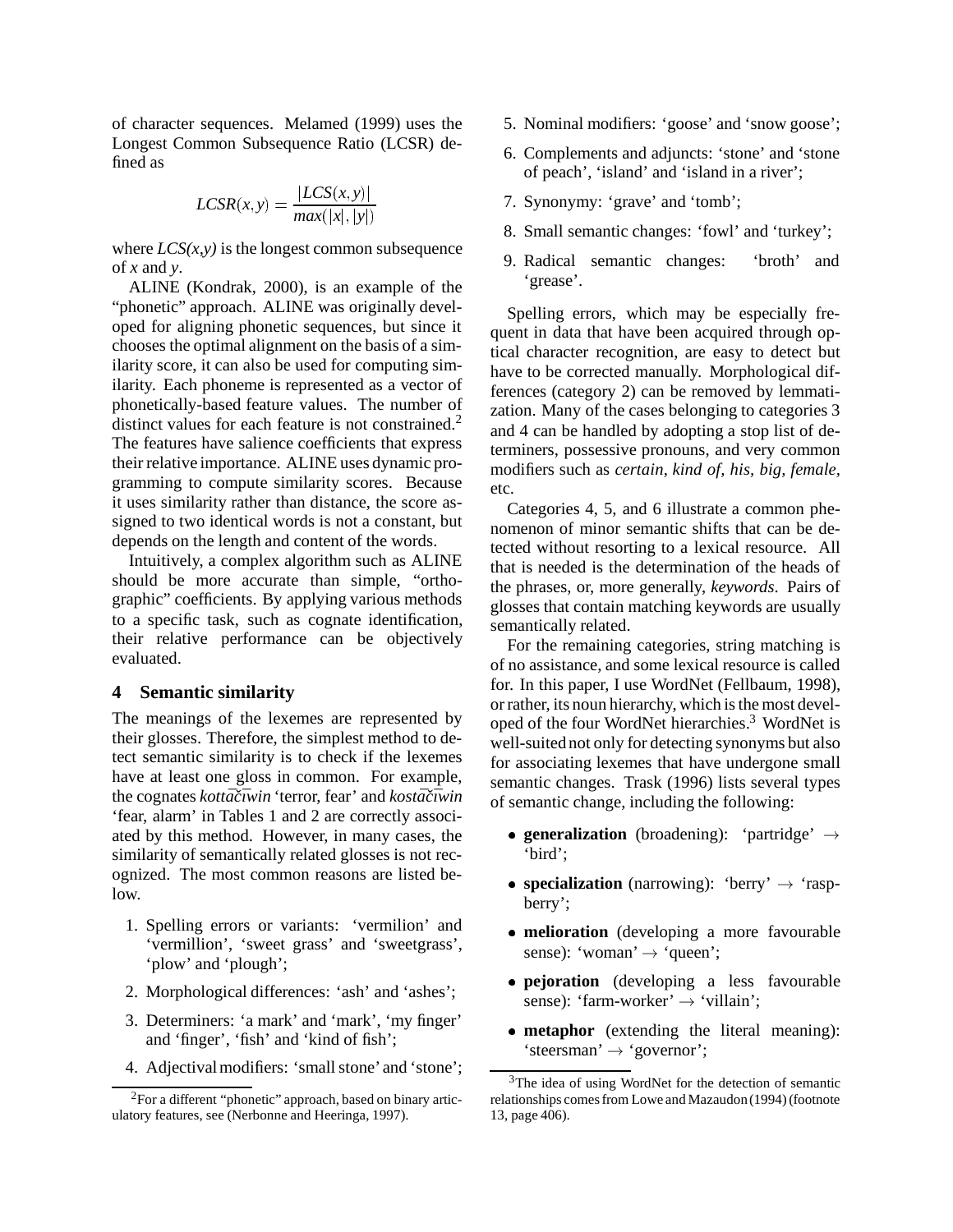

Figure 1: The structure of cognate identification system.

- **metonymy** (using an attribute of an entity to denote the entity itself): 'crown'  $\rightarrow$  'king';
- **synecdoche** (using a part to denote a whole, or vice-versa): 'hand'  $\rightarrow$  'sailor'.

Certain types of semantic change have direct parallels among WordNet's lexical relations. *Generalization* can be seen as moving up the IS-A hierarchy along a hypernymy link, while *specialization* is moving in the opposite direction, along a hyponymy link. *Synecdoche* can be interpreted as a movement along a meronymy/holonymy link. However, other types of semantic change, such as metonymy, melioration/pejoration, and metaphor, have no direct analogues in WordNet.

The use of WordNet for semantic similarity detection is possible only if English is the glossing metalanguage. If the available vocabularies are glossed in other languages, one possible solution is to translate the glosses into English, which, however, may increase their ambiguity. A better solution could be to use a multilingual lexical resource, such as EuroWordNet (Vossen, 1998), which is modeled on the original Princeton WordNet.

#### **5 Implementation**

Given two vocabulary lists representing distinct languages, COGIT, the cognate identification system (Figure 1), produces a list of vocabulary-entry pairs, sorted according to the estimated likelihood of their cognateness. Each vocabulary entry consists of a

- 1. For each entry in vocabularies  $L_1$  and  $L_2$ :
	- (a) Remove stop words.
	- (b) Select keywords.
	- (c) Perform lemmatization.
	- (d) Generate lists of semantically related words.
- 2. For each pair of entries  $(i, j) \in (L_1 \times L_2)$ :
	- (a) Compute the phonetic similarity score *Simphon*.
	- (b) Compute the semantic similarity score *Simsem*.
	- (c) Set  $Sim_{overall} \leftarrow (1 \alpha)$  *Sim<sub>phon</sub>*+ $\alpha$  *Sim<sub>sem</sub>*.
	- (d) If  $Sim_{overall} \geq T$ , record *i*, *j*, and  $Sim_{overall}$ .
- 3. Sort the pairs in descending order of *Simoverall*.

Figure 2: Cognate identification algorithm.

lexeme *l* and its gloss *g*. COGIT is composed of a set of Perl scripts for preprocessing the vocabulary lists, and phonetic and semantic modules written in C++. Both modules return similarity scores in the range  $[0, 1]$ , which are combined into an overall similarity score by the following formula:

$$
Sim_{overall}((l_1, g_1), (l_2, g_2)) =
$$
  

$$
(1 - \alpha) \cdot Sim_{phon}(l_1, l_2) + \alpha \cdot Sim_{sem}(g_1, g_2)
$$

where  $\alpha$  is a parameter reflecting the relative importance of the semantic vs. phonetic score. The algorithm is presented informally in Figure 2.

The preprocessing of the glosses involves stop word removal and keyword selection. A simple heuristic is used for the latter: the preprocessing script marks as keywords all nouns apart from those that follow a wh-word or a preposition other than "of". Nouns are identified by a part-of-speech tagger (Brill, 1995), which is applied to glosses after prepending them with the string "It is a". Checking and correcting the spelling of glosses is assumed to have been done beforehand.

The phonetic module calculates phonetic similarity using either ALINE or a straightforward method such as LCSR, DICE, or truncation. The truncation coefficient is obtained by dividing the length of the common prefix by the average of the lengths of the two words being compared. The similarity score returned by ALINE is also normalized, so that it falls in the range  $[0, 1]$ . The implementation of ALINE is described in (Kondrak, 2000).

For the calculation of a WordNet-based semantic similarity score, I initially used the length of the shortest path between synsets, measured in the num-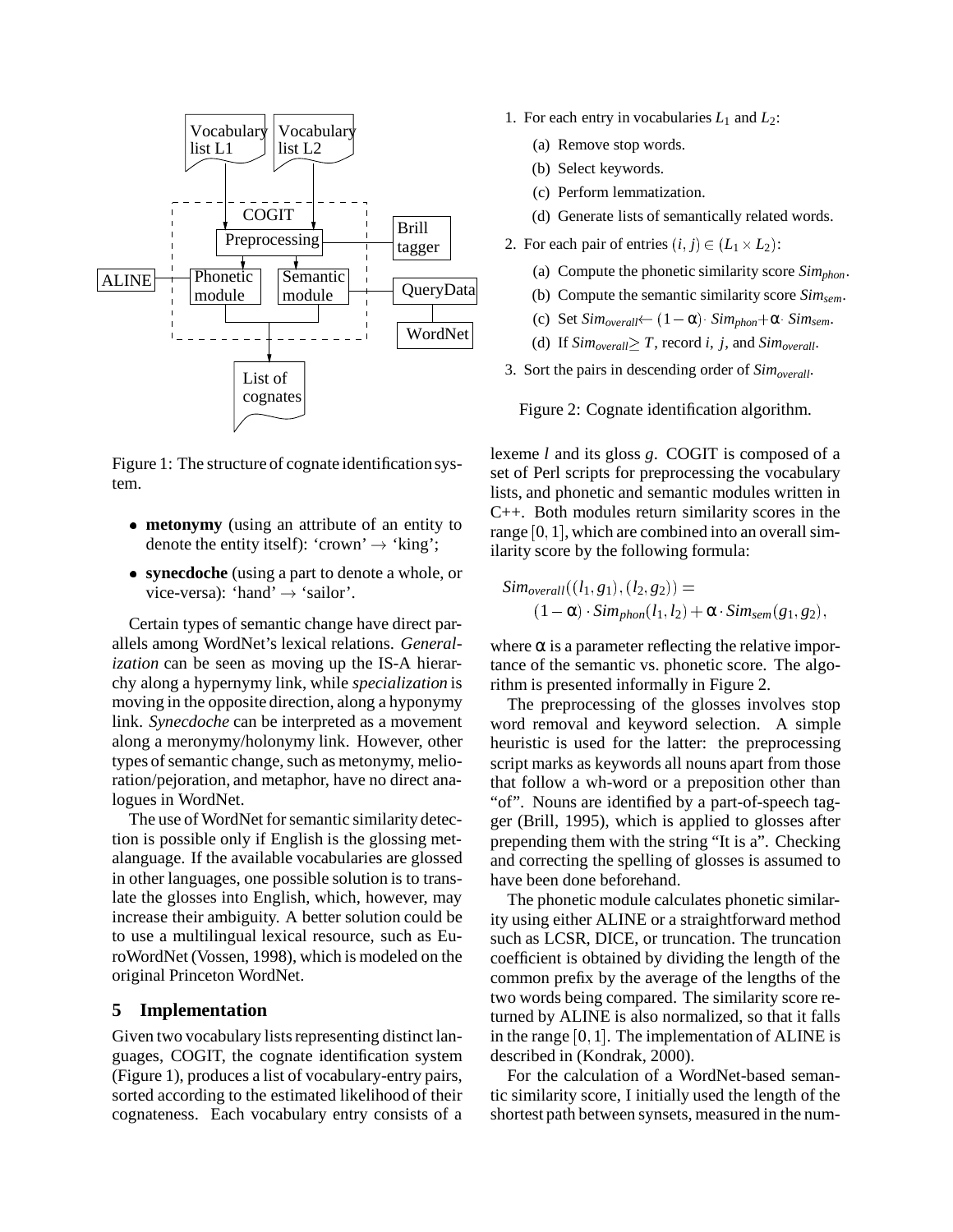| Rank | Similarity level | Score    | Coverage |
|------|------------------|----------|----------|
|      | gloss identity   | 1.00     | .618     |
| 2    | gloss synonymy   | 0.70     | .020     |
| 3    | keyword identity | 0.50     | .105     |
| 4    | gloss hyponymy   | 0.50     | .023     |
| 5    | keyword synonymy | 0.35     | .012     |
| 6    | keyword hyponymy | 0.25     | .021     |
| 7    | gloss meronymy   | 0.10     | .002     |
| 8    | keyword meronymy | 0.05     | .000     |
| 9    | none detected    | $0.00\,$ | .199     |

Table 3: Semantic similarity levels.

ber of IS-A links.<sup>4</sup> However, I found the effect of considering paths longer than one link to be negligible. Moreover, the process of determining the link distances between all possible pairs of glosses, separately for each pair, was too time-consuming.

Currently, the semantic score is computed by a faster method that employs QueryData, a Perl Word- $Net<sup>5</sup>$  module (Rennie, 1999). A list of synonyms, hyponyms, and meronyms is generated for each gloss and keyword in the preprocessing phase. During the execution of the program, regular string matching is performed directly on the listed senses. Words are considered to be related if there is a relationship link between any of their senses. The semantic score is determined according to a 9-point scale of semantic similarity, which is shown in Table 3. The levels of similarity are considered in order, starting with gloss identity. The exact scores corresponding to each level were established empirically. The coverage figures are discussed in Section 6.

The QueryData module also carries out the lemmatization process.

# **6 Evaluation**

COGIT was evaluated on noun vocabularies of four Algonquian languages. The source of the data was machine-readable vocabulary lists that had been used to produce a computer-generated Algonquian dictionary (Hewson, 1993). No graphemeto-phoneme conversion was required, as the Algonquian lexemes are given in a phonemic transcription. The lists can be characterized as noisy data; they contain many errors, inconsistencies, duplicates, and lacunae. As much as possible, the entries

| Cree (Cr)     | 1628 |
|---------------|------|
| Fox $(Fx)$    | 575  |
| Menomini (Mn) | 1540 |
| Ojibwa(Oj)    | 1023 |

Table 4: Number of lexemes available for each language.

were cross-checked with the dictionary itself, which is much more consistent. The dictionary, which contains entries from the four languages grouped in cognate sets, also served as a reliable source of cognateness information. Table 4 specifies the number of lexemes available for each language. Only about a third of those nouns are actually in the dictionary; the rest occur only in the vocabulary lists. Table 5 shows the number of cognate pairs for each language combination. To take the Menomini–Ojibwa pair as an example, the task of the system was to identify 259 cognate-pairs from  $1540 \times 1023$  possible lexeme-pairs. The average ratio of non-cognate to cognate pairs was about 6500.

|    | Сr  | Fx  | Mn  | Oi  |
|----|-----|-----|-----|-----|
| Cr |     | 130 | 239 | 408 |
| Fx | 130 |     | 121 | 136 |
| Mn | 239 | 121 |     | 259 |
| Oi | 408 | 136 | 259 |     |

Table 5: Number of shared cognates.

Experimental results support the intuition that both the phonetic and the semantic similarity between cognates is greater than between randomly selected lexemes. Table 6 contrasts phonetic similarity scores for cognate pairs and for randomly selected pairs, averaged over all six combinations of languages. The average value of the semantic similarity score, as defined in Table 3, was .713 for cognate pairs, and less than .003 for randomly selected pairs.

|              | Cognate      |                   |              | Random |
|--------------|--------------|-------------------|--------------|--------|
|              | $\mathbf{r}$ | S.                | $\mathbf{r}$ | S.     |
| Truncation   | .284         | .267              | .012         | .041   |
| <b>DICE</b>  | .420         | .246              | .062         | .090   |
| <b>LCSR</b>  | .629         | .155              | .236         | .101   |
| <b>ALINE</b> | 627          | $.135 \quad .218$ |              | .083   |

Table 6: Average phonetic similarity between cognate pairs and between randomly selected pairs.  $\bar{x}$  mean; *s* - standard deviation.

<sup>&</sup>lt;sup>4</sup>A number of more sophisticated methods exist for measuring semantic similarity using WordNet (Budanitsky, 1999).

<sup>5</sup>The version of WordNet used is 1.6.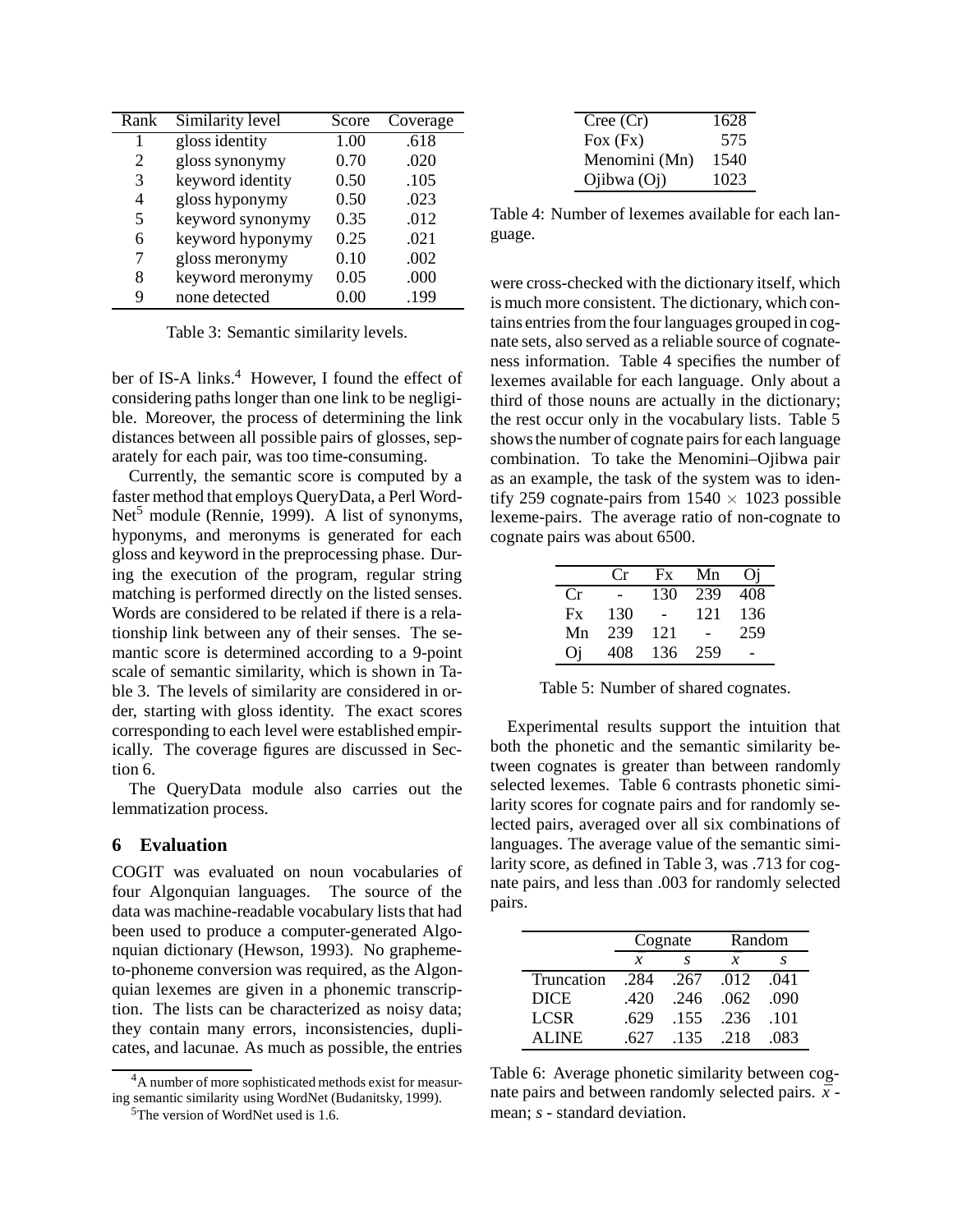|              | Development | <b>Test Sets</b> |      |
|--------------|-------------|------------------|------|
|              | <b>Set</b>  | $\bar{x}$        | S    |
| Truncation   | .142        | .055             | .056 |
| <b>DICE</b>  | .411        | .078             | .086 |
| <b>LCSR</b>  | .614        | .189             | .117 |
| <b>ALINE</b> | .633        | .393             | .076 |
| Method G     | .811        | .616             | .049 |
| Method K     | .826        | .642             | .052 |
| Method W     | .829        | .657             | .057 |

Table 7: Interpolated 3-point average precision of various cognate indentification methods. Methods G, K, and W use ALINE combined with increasingly complex semantic similarity detection ( $\alpha = 0.2$ ).

The values of all parameters, including  $\alpha$ , ALINE's parameters<sup>6</sup>, and the semantic similarity scale given in Table 3, were established during the development phase of the system, using only the Cree–Ojibwa data. These two languages were chosen as the development set because they are represented by the most complete vocabularies and share the largest number of cognates. However, as it turned out later, they are also the most closely related among the four Algonquian languages, according to all measures of phonetic similarity. It is quite possible that the overall performance of the system would have been better if a different language pair had been chosen as the development set.

Table 7 compares the effectiveness of various cognate identification methods, using interpolated 3-point average precision. The first four methods (Truncation, DICE, LCSR, and ALINE) are based solely on phonetic similarity. The remaining three methods combine ALINE with increasingly sophisticated semantic similarity detection: Method G considers gloss identity only, Method K adds keyword-matching, and Method W employs also WordNet relations. The results for the development set (Cree–Ojibwa) are given in the first column. The results for the remaining five sets are given jointly as their average and standard deviation.

The choice of 3-point average precision requires explanation. The output of the system is a sorted list of suspected cognate pairs. Typically, true cognates are very frequent near the top of the list, and be-



Figure 3: Precision-recall curves for various methods.

come less frequent towards the bottom. The threshold value that determines the cut-off depends on the intended application, the degree of relatedness between languages, and the particular method used. Rather than reporting precision and recall values for an arbitrarily selected threshold, precision is computed for the levels 20%, 50%, and 80%, and then averaged to yield a single number.

Figure 3 shows a more detailed comparison of the effectiveness of the methods on test sets, in the form of precision–recall curves. Among the phonetic methods, ALINE outperforms all "orthographic" coefficients, including LCSR, The dominance of ALINE increases as more remote languages are considered. Dice's coefficient performs poorly as a cognate identification method, being only slightly better than a naive truncation method. All three methods that use the semantic information provided by the glosses perform substantially better than the purely phonetic methods. Impressive results are reached even when only gloss identity is considered. Adding keyword-matching and Word-Net relations brings additional, albeit modest, improvements.7 When, instead of ALINE, LCSR is used in conjunction with the semantic methods, the

<sup>&</sup>lt;sup>6</sup>ALINE's parameters were set as follows:  $C_{skip} = -1, C_{sub}$  $= 10$ ,  $C_{exp} = 15$  and  $C_{vwl} = 1$ . The salience settings were the same as in (Kondrak, 2000), except that the salience of feature "Long" was set to 5.

<sup>&</sup>lt;sup>7</sup>The curve for Method K, which would be slightly below the curve for Method W, is omitted for clarity.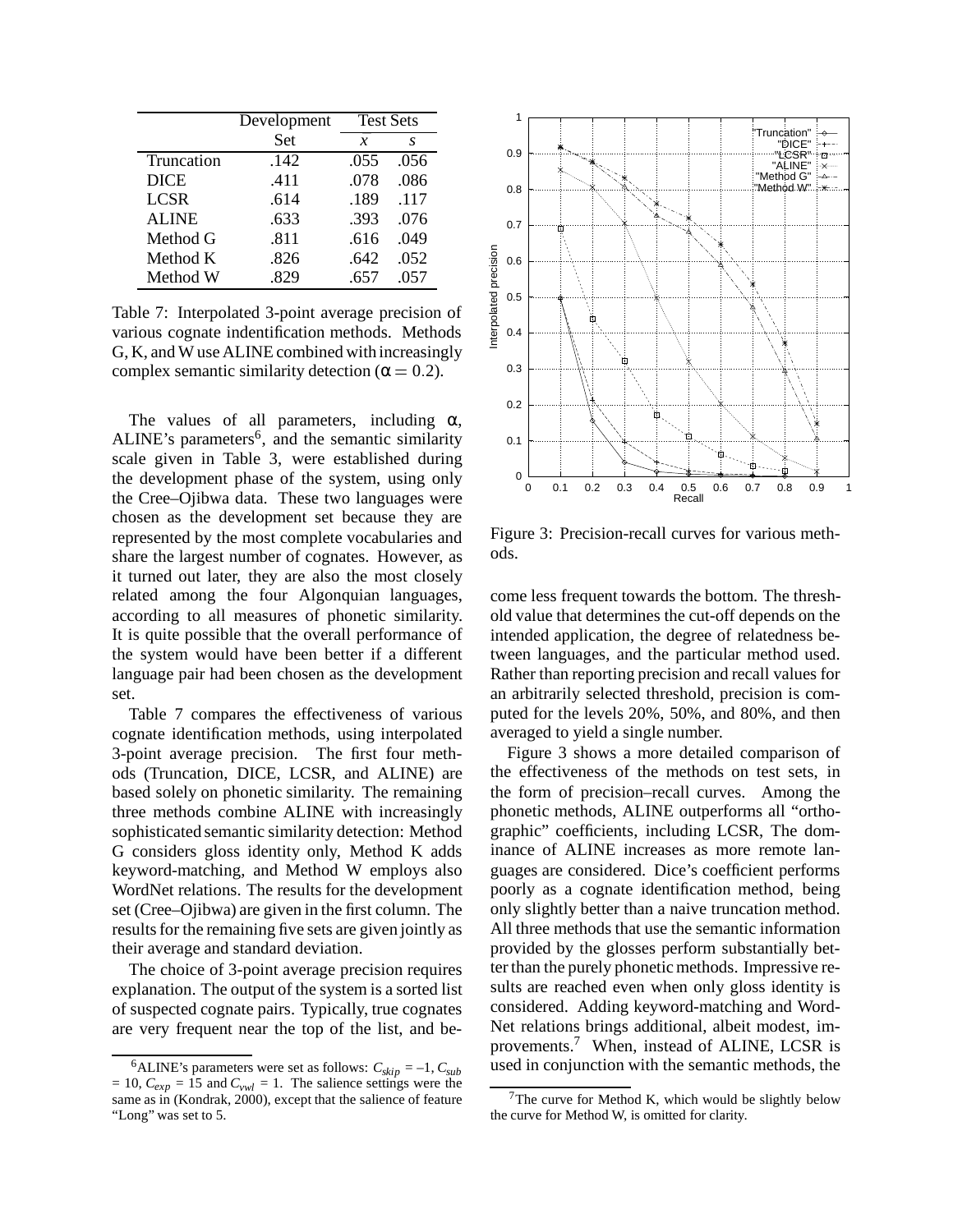average precision numbers are lower by over 10 percentage points.

Figure 4 illustrates the effect of varying the setting of the parameter  $\alpha$  on the average precision of COGIT when ALINE is used in conjunction with full semantic analysis. The greater the value of  $\alpha$ , the more weight is given to the semantic score, so  $\alpha = 0$  implies that the semantic information is ignored. The optimal value of  $α$  for both the development and the test sets is close to 0.2. With  $\alpha$  approaching 1, the role of the phonetic score is increasingly limited to ordering candidate pairs within semantic similarity levels. Average precision plummets to 0.161 when  $\alpha$  is set to 1 and hence no phonetic score is available.

The rightmost column in Table 3 in Section 5 compares proportions of all cognate pairs in the data that are covered by individual semantic similarity levels. Over 60% of cognates have at least one gloss in common. (However, only about one in four pairs sharing a gloss are actual cognates.) The cases in which the existence of a WordNet relation influences the value of the similarity score account for less than 10% of the cognate pairs. In particular, instances of meronymy between cognates are very rare.

Apart from the limited coverage of WordNetrelated semantic similarity levels, there are other reasons for the relatively small contribution of WordNet to the overall performance of the system. First, even after preprocessing that includes checking the spelling, lemmatization, and stop word removal, many of the glosses are not in a form that can be recognized by WordNet. These include compounds written as a single word (e.g. 'snowshoe'), and rare words (e.g. 'spawner') that are not in WordNet. Second, when many words have several meanings that participate in different synsets, the senses detected to be related are not necessarily the senses used in the glosses. For example, 'star' and 'lead' share a synset ("an actor who plays a principal role"), but in the Algonquian vocabularies both words are always used in their most literal sense. Only in the case of complete identity of glosses can the lexemes be assumed to be synonymous in all senses. Finally, since the data for all Algonquian languages originates from a single project, it is quite homogeneous. As a result, many glosses match perfectly within cognate sets, which limits the need for application of WordNet lexical relations.

The performance figures are adversely affected by the presence of the usual "noise", which is unavoid-



Figure 4: Interpolated 3-point average precision of Method W on test sets as a function of the parameter  $\alpha$ , which reflects the relative importance of the semantic vs. phonetic similarity.

able in the case of authentic data. Manual preparation of the vocabulary lists would undoubtedlyresult in better performance. However, because of its size, only limited automatic validation of the data had been performed. It should also be noted that examination of apparent false positives sometimes leads to discovering true cognates that are not identified as such in Hewson's dictionary. One interesting example is Cree *pīsākanāpiy* 'rope, rawhide thong', and Ojibwa *pīššākaniyāp* 'string'. In this case COGIT detected the synonymy of the glosses by consulting WordNet.

# **7 Conclusion**

The results show that it is possible to identify a large portion of cognates in related languages without explicit knowledge of systematic sound correspondences between them or phonological changes that they have undergone. This is because cognates on average display higher phonetic and semantic similarity than words that are unrelated. Many vocabulary entries can be classified as cognates solely on the basis of their phonetic similarity. ALINE, a sophisticated algorithm based on phonological features, is more successful at this task than simple "orthographic" measures. Analysis of semantic information extracted from glosses yields a dramatic increase in the number of identified cognates. Most of the improvement comes from detecting entries that